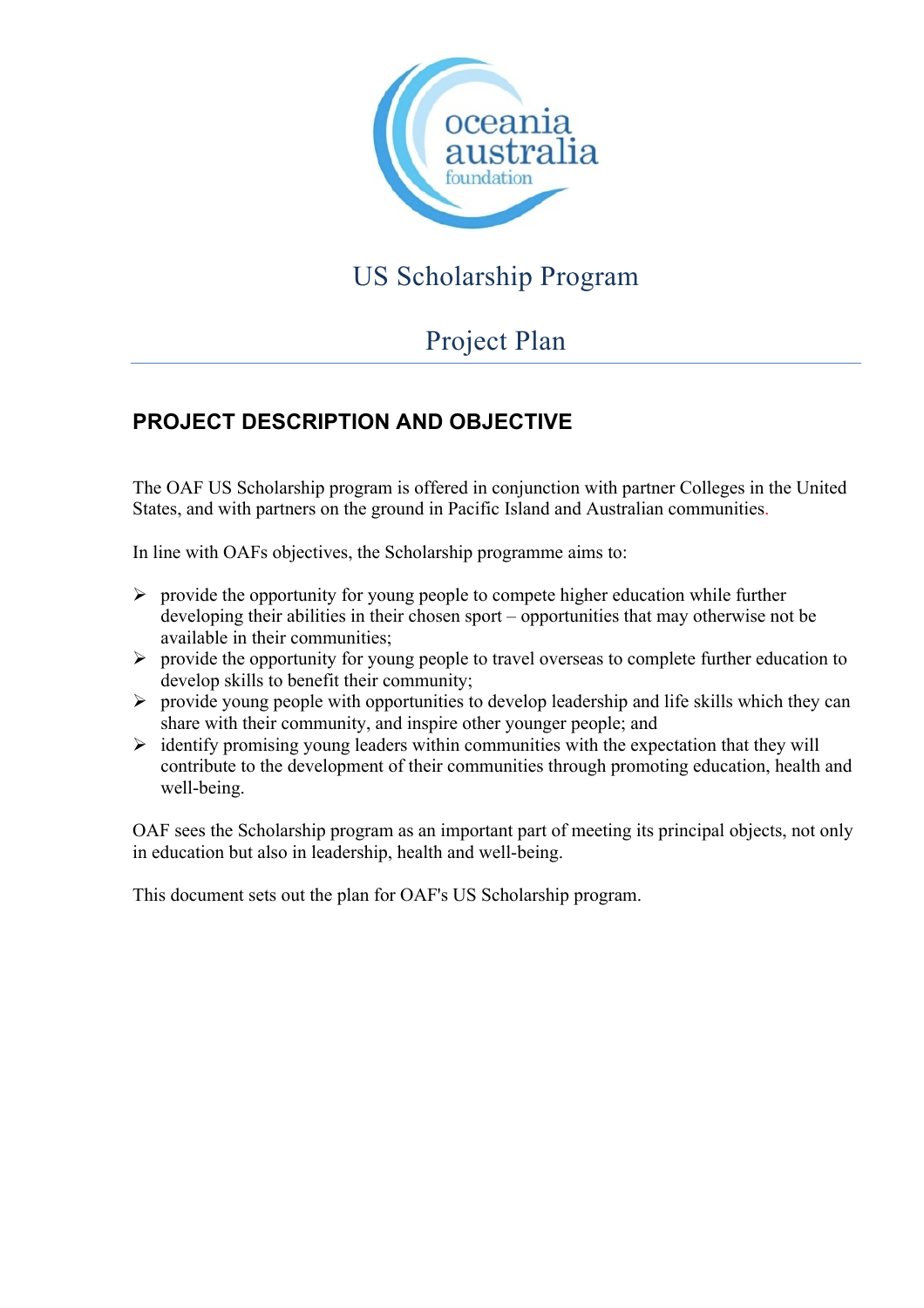## **PROJECT WORK PLAN AND TIMETABLE**

The principal steps and estimated timing and budget for the project are as follows :

| Phase 1 – Select region |                                                                  |                  |                  |
|-------------------------|------------------------------------------------------------------|------------------|------------------|
| <b>Project Step</b>     |                                                                  | <b>Estimated</b> | <b>Estimated</b> |
|                         |                                                                  | timing           | budget           |
| 1.                      | Contact existing and potential in-country partners, including:   | 1 week.          | No funds         |
|                         | Fiji Association of Sports & National Olympic<br>➤               |                  | required.        |
|                         | Committee;                                                       |                  |                  |
|                         | $\triangleright$ Federated States of Micronesia National Olympic |                  |                  |
|                         | Committee;                                                       |                  |                  |
|                         | > Papua New Guinea Sports & Olympic Committee;                   |                  |                  |
|                         | and                                                              |                  |                  |
|                         | $\triangleright$ Marshall Islands National Olympic Committee,    |                  |                  |
|                         | to determine needs of specific regions, including:               |                  |                  |
|                         | $\triangleright$ the Cook Islands;                               |                  |                  |
|                         | Fiji;<br>➤                                                       |                  |                  |
|                         | Guam;                                                            |                  |                  |
|                         | $\triangleright$ Kiribati;                                       |                  |                  |
|                         | $\triangleright$ Marshall Islands;                               |                  |                  |
|                         | $\triangleright$ Micronesia;                                     |                  |                  |
|                         | $\triangleright$ Palau;                                          |                  |                  |
|                         | $\triangleright$ Papua New Guinea;                               |                  |                  |
|                         | Samoa;<br>≻                                                      |                  |                  |
|                         | $\triangleright$ Tonga;                                          |                  |                  |
|                         | Tuvalu; and<br>➤                                                 |                  |                  |
|                         | Vanuatu.<br>➤                                                    |                  |                  |
| 2.                      | Once needs are established, select region or regions             | $2-3$ days       | No funds         |
|                         | (Nominated Region(s)) from which to draw Scholarship             |                  | required.        |
|                         | applications.                                                    |                  |                  |

| <b>Phase 2 – Select scholarship recipients</b> |                                                                 |                  |                  |
|------------------------------------------------|-----------------------------------------------------------------|------------------|------------------|
| <b>Project Step</b>                            |                                                                 | <b>Estimated</b> | <b>Estimated</b> |
|                                                |                                                                 | timing           | budget           |
| 3.1                                            | I Identify potential scholarship recipients with the assistance | 1 week.          | No funds         |
|                                                | of in-country partner(s).                                       |                  | required.        |
| 4.                                             | Confirm engagement with in-country partner, educational         | $2-3$ days.      | No funds         |
|                                                | institution, and potential scholarship recipient accords with   |                  | required.        |
|                                                | OAF's:                                                          |                  |                  |
|                                                | Anti-Terrorism Policy;<br>➤                                     |                  |                  |
|                                                | Anti-Fraud Policy; and<br>➤                                     |                  |                  |
|                                                | Child Protection Policy.                                        |                  |                  |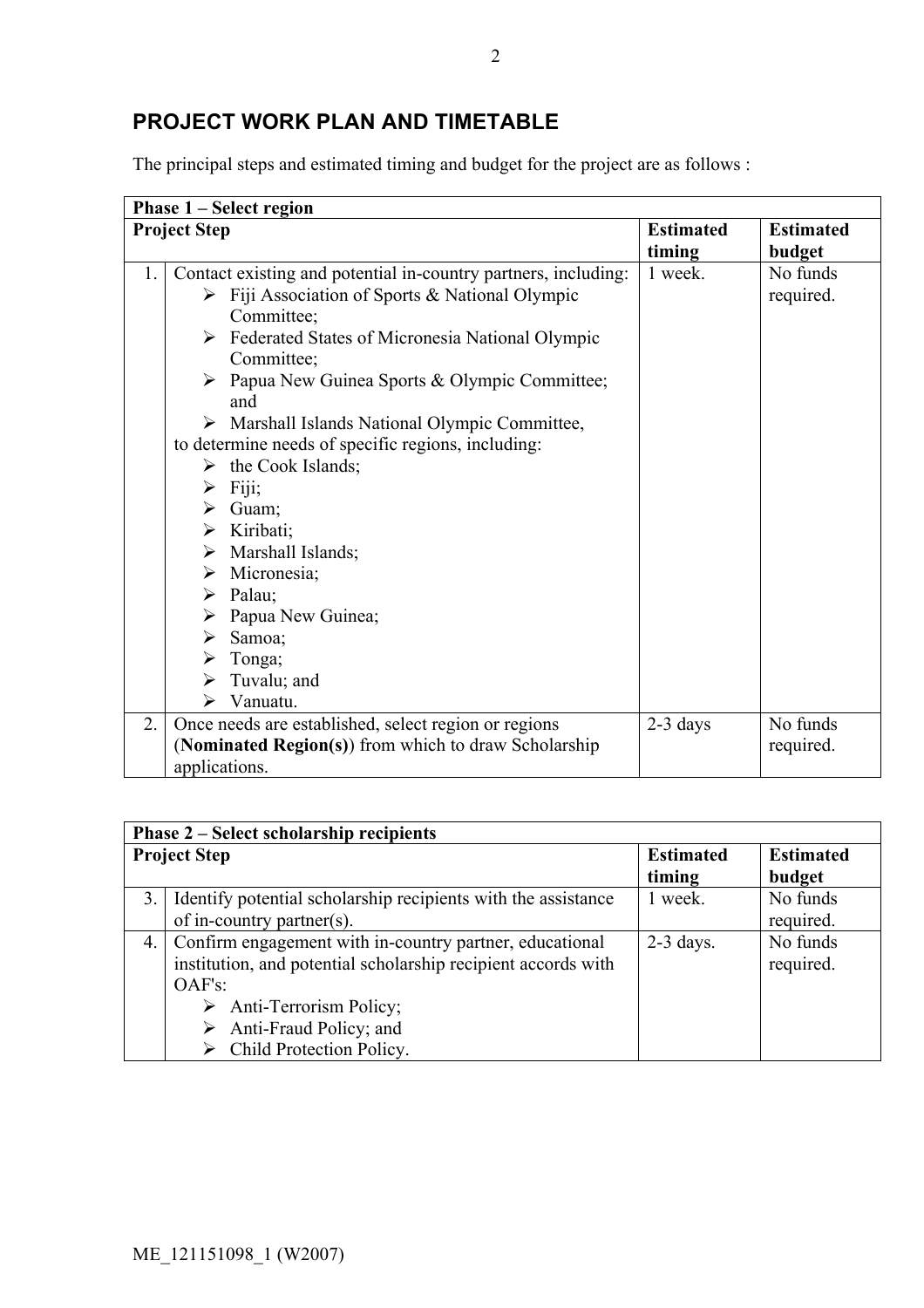| 5. | Prepare and send application forms to in-country partners     | $2-3$ days. | No funds      |
|----|---------------------------------------------------------------|-------------|---------------|
|    | seeking potential scholarship recipients. The form will       |             | required.     |
|    | require applicants to:                                        |             |               |
|    | outline their educational and sporting achievements;          |             |               |
|    | outline their potential for leadership in their               |             |               |
|    | developing community;                                         |             |               |
|    | describe how they plan to use the opportunity to<br>➤         |             |               |
|    | benefit their community in the future; and                    |             |               |
|    | provide referees.<br>➤                                        |             |               |
| 6. | Review submitted application forms                            | 4-6 weeks.  | No funds      |
|    |                                                               |             | required.     |
| 7. | Select potential scholarship recipients                       | 2 weeks.    | No funds      |
|    |                                                               |             | required.     |
| 8. | Appraise potential scholarship recipients based on            | 2 weeks.    | No funds      |
|    | application form and discussions with nominators and          |             | required.     |
|    | applicants.                                                   |             |               |
| 9. | Award scholarships and contact successful recipients.         | 2 days.     | No funds      |
|    |                                                               |             | required.     |
|    | 10. Pay scholarship fees directly to the selected educational | $1$ day.    | [USD\$10,000  |
|    | institution.                                                  |             | per student   |
|    |                                                               |             | per annum.    |
|    |                                                               |             | An average    |
|    |                                                               |             | of 4 students |
|    |                                                               |             | per annum     |

| <b>Phase 3 – Monitoring</b> |                                                              |                            |                            |
|-----------------------------|--------------------------------------------------------------|----------------------------|----------------------------|
| <b>Project Step</b>         |                                                              | <b>Estimated</b><br>timing | <b>Estimated</b><br>budget |
| 11.                         | Arrange update meeting with scholarship recipients to        | 3 months into              | No funds                   |
|                             | provide any necessary support and track their progress.      | course.                    | required.                  |
| 12.                         | Prepare and send feedback form to scholarship recipients.    | At the end of              | No funds                   |
|                             |                                                              | each year of               | required.                  |
|                             |                                                              | the course.                |                            |
|                             | 13. Review information gathered from update meeting and      | Annually                   | No funds                   |
|                             | feedback forms to determine:                                 |                            | required.                  |
|                             | performance against predetermined educational<br>➤           |                            |                            |
|                             | benchmarks;                                                  |                            |                            |
|                             | progress of scholarship recipient's plans to contribute<br>➤ |                            |                            |
|                             | to the development of their community;                       |                            |                            |
|                             | any need for further support; and<br>➤                       |                            |                            |
|                             | whether the scholarship should be continued or<br>➤          |                            |                            |
|                             | withdrawn.                                                   |                            |                            |
|                             |                                                              |                            |                            |